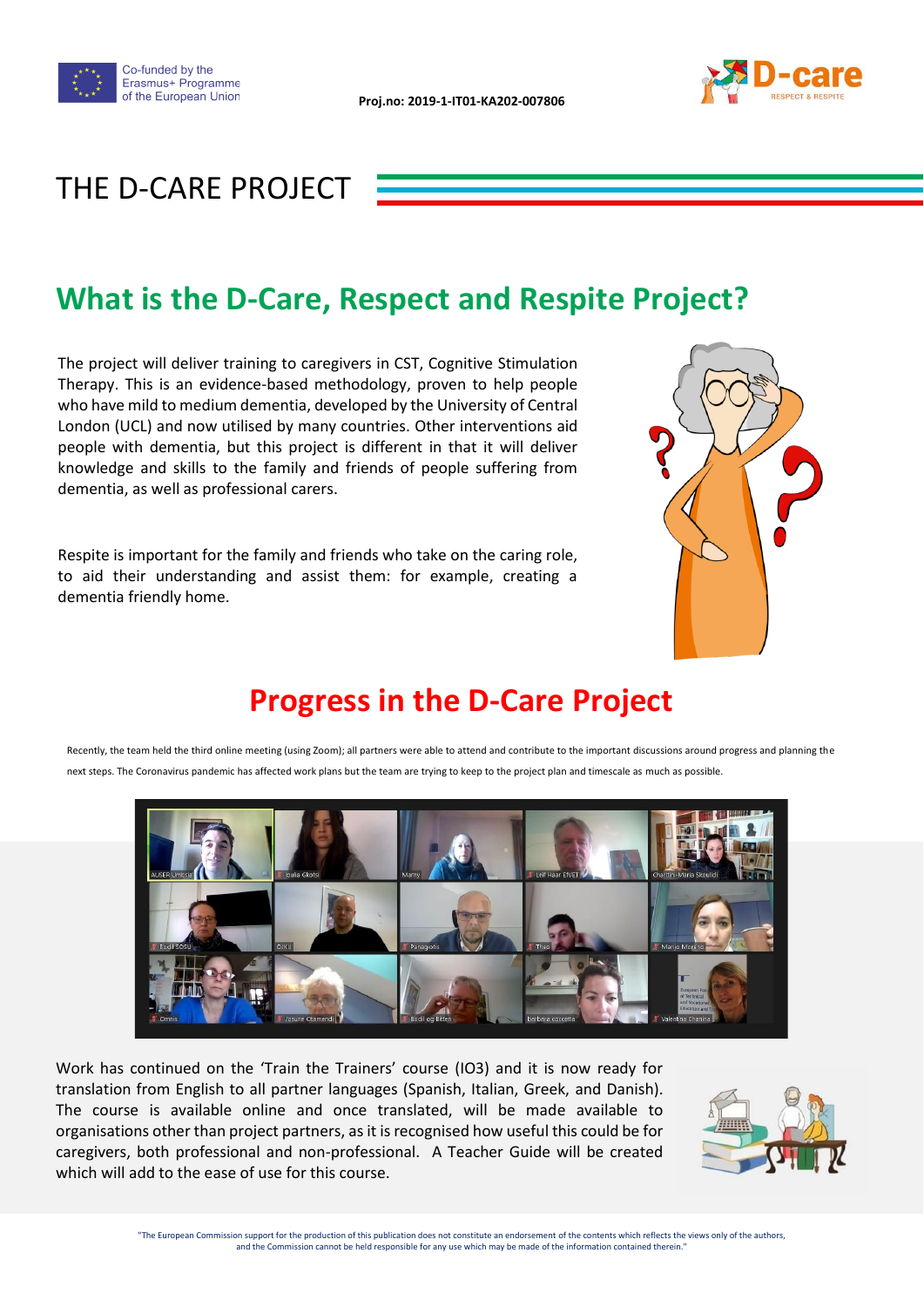



## **What is CST?**

We keep mentioning CST – this stands for Cognitive Stimulation Therapy. There is no cure for dementia but there are interventions, such as CST, which improve quality of life. The CST developed by University College London (UCL) is based upon evidence and is very specific to a set programme, with activities and sessions as specified.

Cognitive skills are the skills the brain uses to think, learn, remember, problem solve and communicate. There are a number of approaches (interventions) to help people with dementia improve their memory and thinking skills and to cope with memory loss, one of these is Cognitive Stimulation Therapy (CST).

CST has been developed by reviewing the best available research on approaches to improve cognitive skills for people with dementia.





#### **Covid-19 and dementia**

Of course, all older people are affected by COVID-19; one aspect is loneliness. Physical distancing is crucial in the way we all have to live with this virus, and that is hard for older people, people living with dementia – and their carers.

Self-isolation or inability to visit someone in a care home – how is that understood by the person with dementia? In the UK, as from early March, one person is now allowed to visit someone in a care home – this differs in each partner country.

It is perfectly understandable the effect that the lack of visitors can affect a person whether they live in a care home or in their own home.

In addition, of course it can be difficult to explain to a person with dementia why they should wash their hands more frequently. Equally difficult, is explaining why you are avoiding touching them.

"The European Commission support for the production of this publication does not constitute an endorsement of the contents which reflects the views only of the authors, and the Commission cannot be held responsible for any use which may be made of the information contained therein.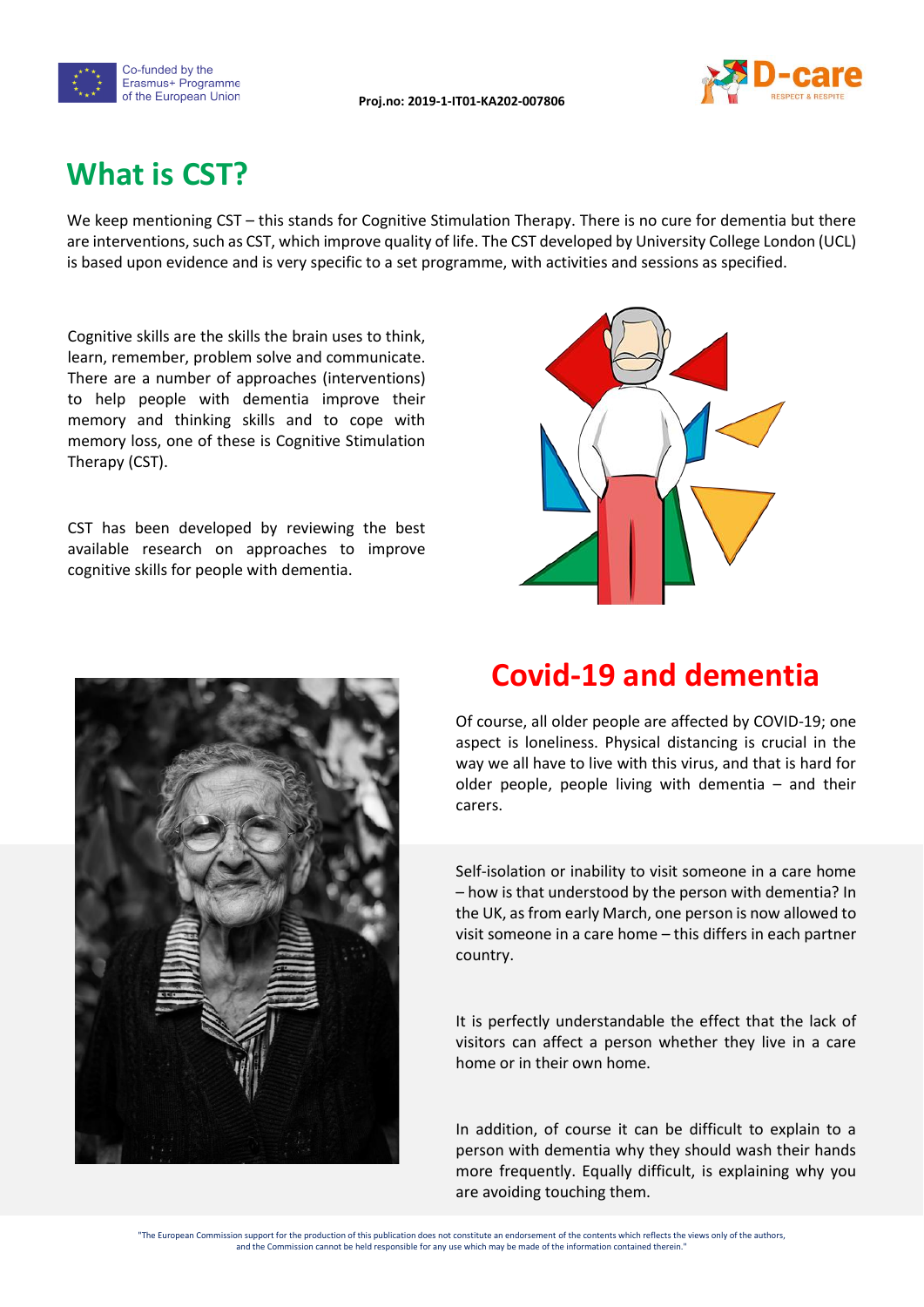



#### **Loneliness**

Before Covid-19 occurred, loneliness had already been recognised as an important issue facing many people in society. Social connections and having someone to rely on in times of trouble is one of the strongest drivers of overall wellbeing. Feeling lonely is strongly associated with reporting high anxiety1 and has been linked directly to poor physical and mental health.

The coronavirus (COVID-19) outbreak has made it harder to be with others. Contact with family and friends continues to be limited, and social and leisure activities are restricted, which can cause feelings of loneliness – particularly if you are [staying at home.](https://www.gov.uk/government/publications/covid-19-stay-at-home-guidance/stay-at-home-guidance-for-households-with-possible-coronavirus-covid-19-infection)



People who feel fit and well often have a more positive outlook on life, and the reverse can be true too. Feeling unwell or lonely is not an inevitable part of ageing and it is never too late to think about improving your wellbeing. Even little changes can make a big difference.



### **Looking after yourself as a care giver**

A carer needs respite and support to enable them to support the person with dementia better. The D-Care project aims to train and support caregivers with some respite.

It is imperative that the carer finds ways to get some respite, to stay entertained and distracted. Simply by looking after yourself and choosing to do any activity that makes you feel good will promote happiness and wellbeing. It feels good to feel good!



"The European Commission support for the production of this publication does not constitute an endorsement of the contents which reflects the views only of the authors, and the Commission cannot be held responsible for any use which may be made of the information contained therein.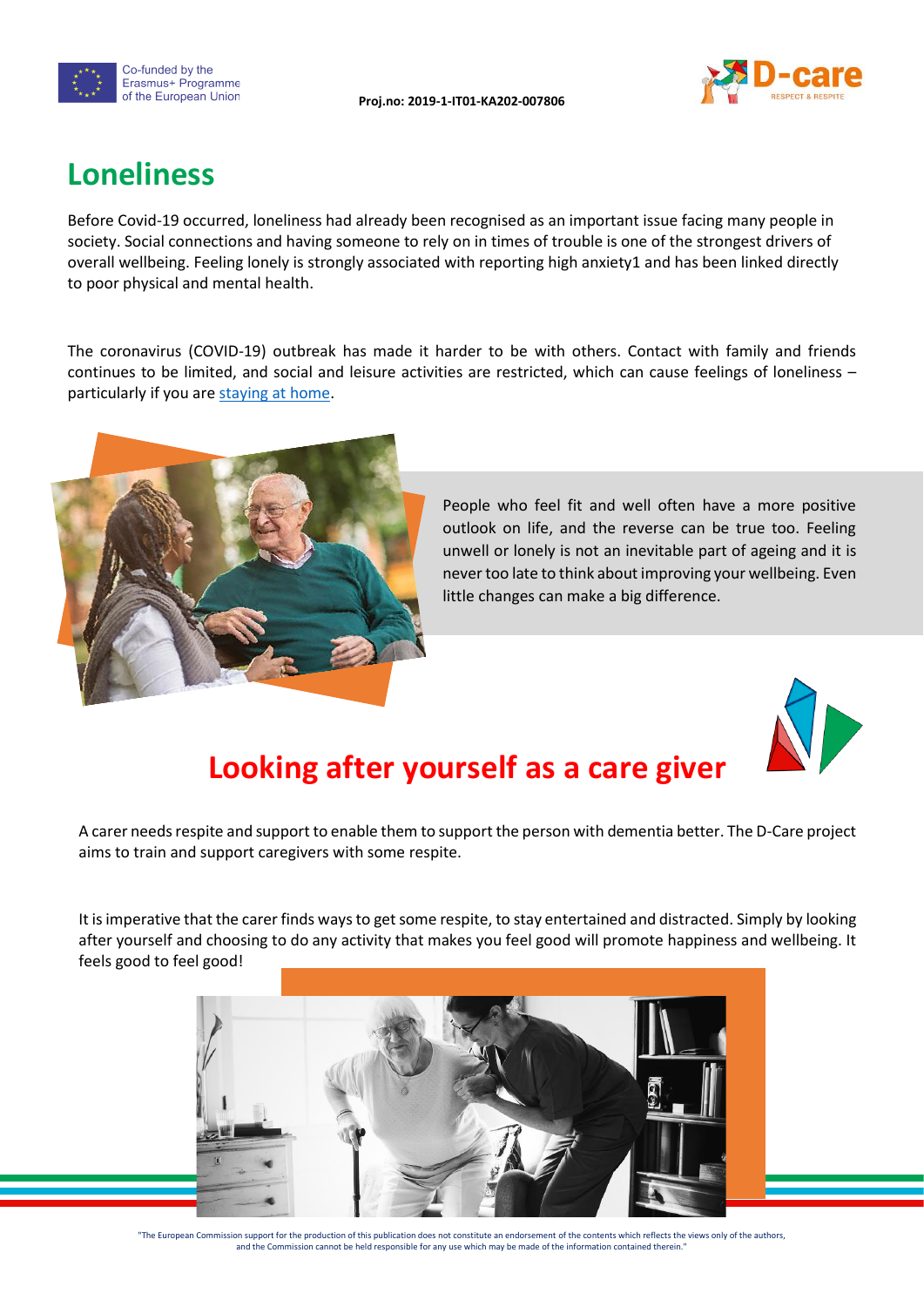



# **What is Self-Care?**

**MAKING A SMALL CHANGE** - this activity encourages us to consider the things that many of us do, as part of our daily routines, but without giving much thought to the pleasure that they bring us. Explore the activities below or maybe come up with one of your own and consider how you can include them in your usual routine. If you were able to do an activity, how did it make you feel? If we can recognise small positives, they become the building blocks on which we grow. Remember- this is a nice thing to do for yourself – it should not feel like a chore.

**DANCE EVERYDAY** Just 10 minutes of dancing every day is BRILLIANT. Put the music up loud, and dance – you can mix this in with doing housework, cooking dinner or whatever you like! Dancing and singing feel good (and are a sneaky fun way to add exercise into the day).



**DONATE TO CHARITY** Go through your unwanted clothes and belongings, pull out ones you really do not need, bag them up and drop them at the charity shop. It makes your home tidier and less cluttered and feels good donating to charity.

**TAKE A NICE, RELAXING BATH** Fill the bath with deliciously warm water, pour in your favourite bath oils or bubbles then enjoy a long soak. Maybe treat yourself to a glass of wine or cup of tea – light some candles, read a magazine or book, listen to some soothing music. Just do what feels good





**BREAKFAST IN BED** Treat yourself to breakfast in bed – try croissants, fresh berries with thick creamy yogurt and a coffee, load that tray up and take it back up to bed. For an additional treat, take time to read a magazine or newspaper.

**WRITE LETTERS** Not seen someone in a while? Missing someone? Then write some letters – spend an afternoon writing to old friends or loved ones, updating them on your life, tuck in some photos. Real letters are lovely.

**TAKE A SOCIALLY DISTANCED WALK** Going outside can really change our mood, even a short walk can give us time out to enable us to enjoy our environment, notice our local surroundings and benefit from some gentle exercise. A walk may also give us the opportunity to connect with others; just a friendly 'hello' can make all the difference.